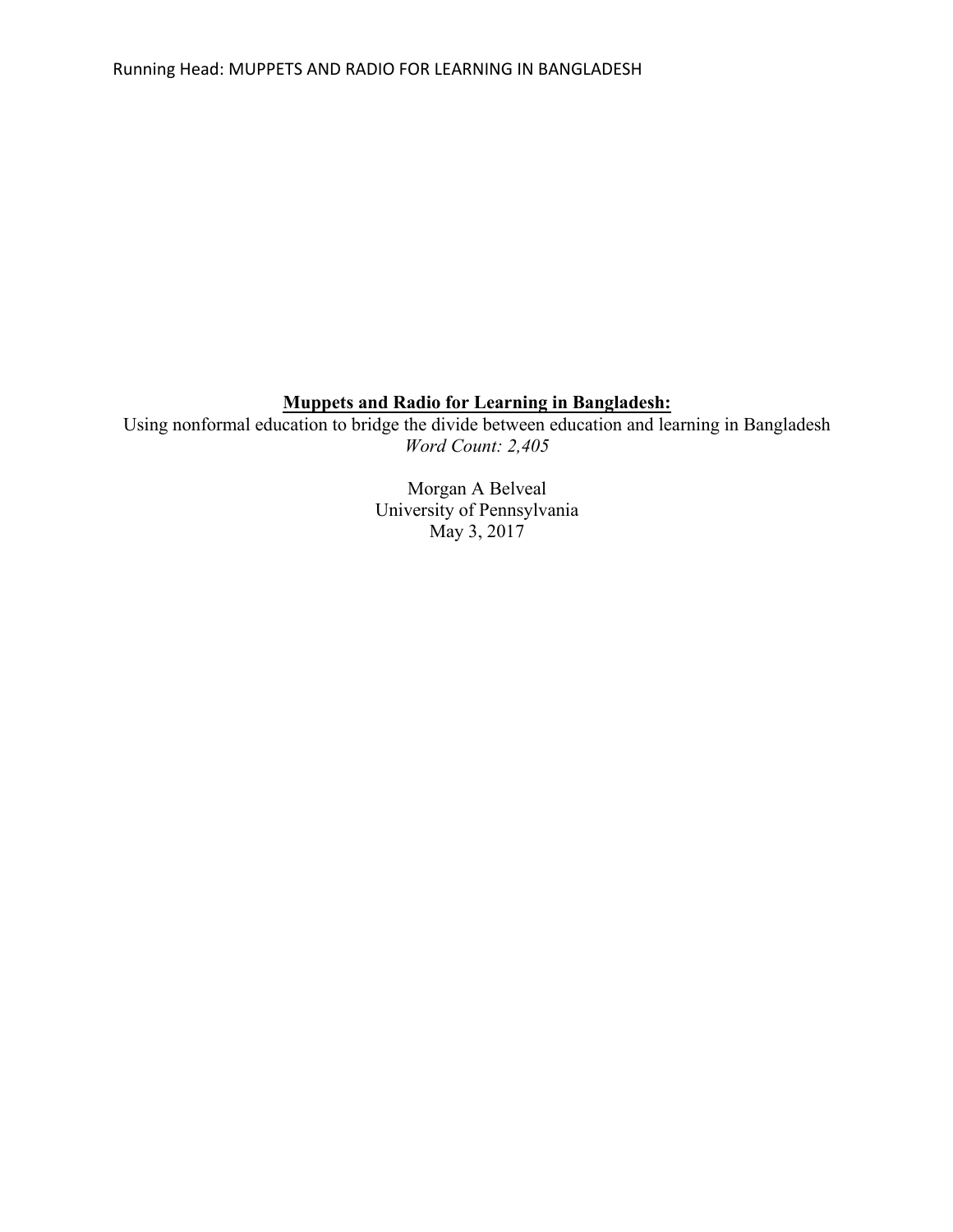Muppets and Radio for Learning in Bangladesh: Using nonformal education to bridge the divide between education and learning in Bangladesh

#### **Introduction**

In an attempt to improve the likelihood that it would achieve high quality Education for All by 2015, Bangladesh Implemented a Nonformal Education Project (NFE). This project utilizes a variety of strategies, including multimedia, to improve literacy among illiterate young people living in rural regions and in urban poverty. Further, the federal government has plans to make ICT technology compulsory at the primary level by 2021. Bangladesh has a complex education system, yet astonishingly low numbers of primary age students meet competencies. This paper analyzes the effectiveness of using highly accessible multimedia (specifically television and radio) to promote the achievement of education as outlined in the Sustainable Development Goals. The population of students in Bangladesh are a prime target for this discussion as there are current programs initiated by both the national government as well as programs initiated by NGOs. In search of a path forward, this paper will consider the costs and advantages of both television and radio in the unique academic setting of Bangladesh.

#### **Bangladesh Today**

The state of education in Bangladesh, as is the case in many low- and middle-income countries (LMICs) is one that needs immediate attention. Of the 14 countries in the region, Bangladesh is ranked  $7<sup>th</sup>$  in its ability to provide high quality basic education (Tarafdar & Khan 2012). The Millennium Development Goals (MDGs) drew notice to the barriers of access to education that exist around the world. In response, the world saw an increase in the number of students that were able to attend school. In the same period of growth, the quality of education and the presence of learning in the classrooms did not change. Now, in Bangladesh classrooms are more full than ever before and the quality of learning has not received the amount of attention it needs to improve learning across the populations of the country.

In the case of Bangladesh, only 10% of pre-school aged children are currently in preschool (Mares & Pan 2013). Further, while nearly 100% of primary age children attend school, the nation is plagued with low learning outcome based achievement and a 50% dropout rate. Rahaman and Hoque (2014) estimate that only 1% of all children in Bangladesh are completing primary school with having achieved the set competencies.

The education system in Bangladesh is one that appreciates innovation and diversity in education style. For the most part, schools in Bangladesh are either operated formally by the government or by Non-Government Organizations (NGOs) who have been invited by the government to fill the gaps left by the formal system. These gaps most often exist for children in rural Bangladesh and children living in poverty in urban Bangladesh. While the NGOs are at the dispense of the federal government, they are provided the flexible and malleable opportunity to design their own curriculums. This freedom opens the door for an education revolution. However, oversight and accountability to national and international standards act as the primary obstructions between the education system of today and a learning driven system of the future.

In Bangladesh's 7th 5-year plan the primary focus is on the use of Information and Communication Technologies (ICTs) to improve the quality of life across industries in the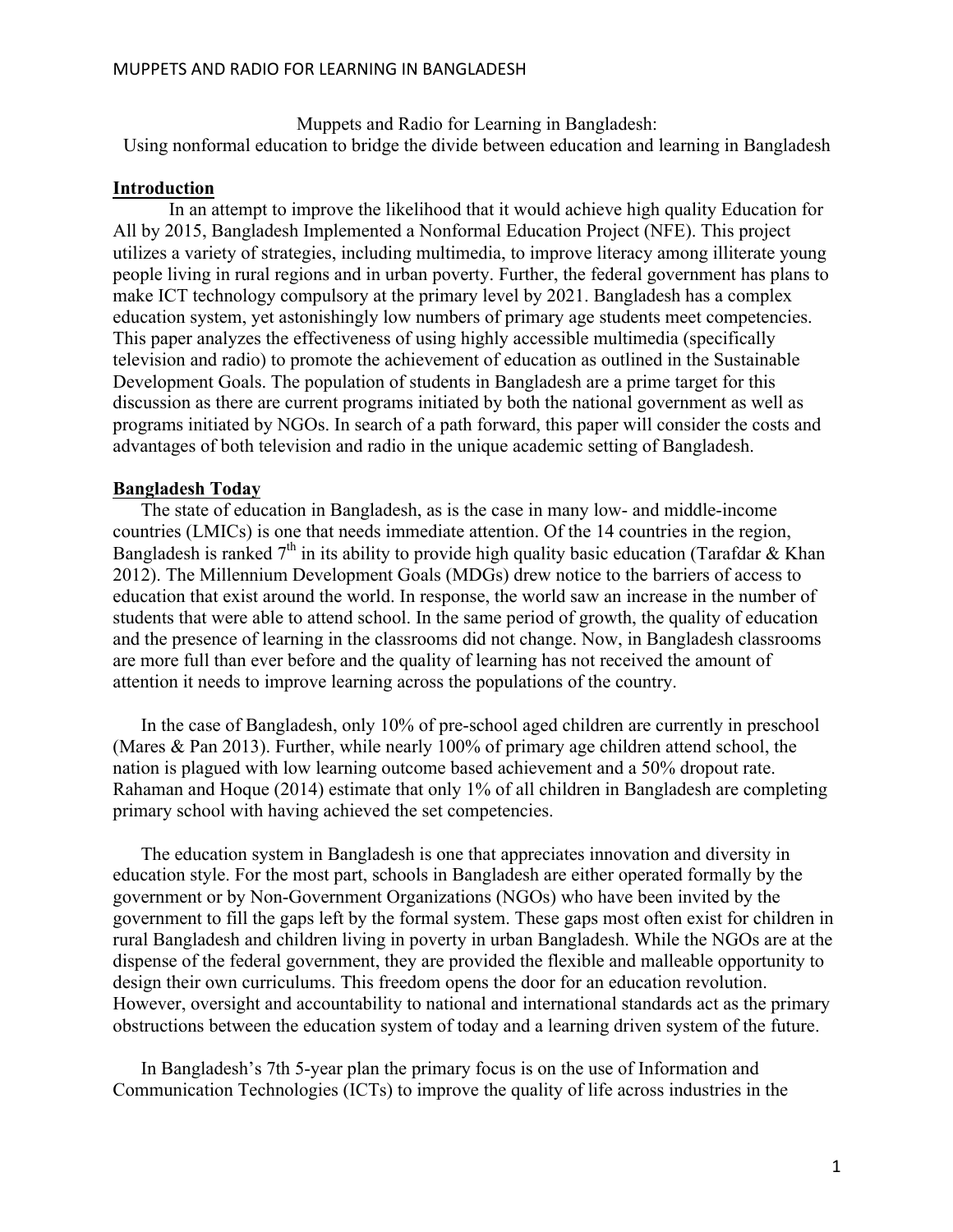#### MUPPETS AND RADIO FOR LEARNING IN BANGLADESH

country. The plan includes a constellation of 19 policies and regulations that outline the ICT powered road to becoming a middle-income nation by 2021. In his description of the strategy, the Honorable Prime Minister of Bangladesh explained his digital for "Digital Bangladesh" as being reliant upon four key principles "(a) developing human resources ready for the 21<sup>st</sup> century; (b) connecting citizens in ways most meaningful to them; (c) taking services to citizens' doorsteps; and, (d) making the private sector and market more productive and competitive through the use of digital technology." (General Economics Division 2015, p. 612). The primary goal of "Digital Bangladesh" is to support the power of the Knowledge Economy (KE). The KE is the system responsible for the process of knowledge sharing for the purpose of development. The government of Bangladesh believes that ICT is the best tool for significantly improving the rate and quality at with knowledge is acquired. Currently, in a ranking of international KEs, the KE of Bangladesh is ranked  $137<sup>th</sup>$  out of 146 nations. In the scope of education, Bangladesh believes in using ICT to support the KE in four ways. First, Bangladesh is committed to creating an e-learning infrastructure. This initiative is responsible for the development of multimedia classrooms and the training of teachers to create multimedia content. Second, the country believes in training the ICT employees of tomorrow. The  $7<sup>th</sup>$  5-year plan of Bangladesh states its commitment to the measurement and development of ICT education. The third way Bangladesh believes ICTs will support education revolves around classroom design. Bangladesh is committed to the development of ICT-based education in secondary and higher secondary education. This ICT-based education focuses on providing access to nonformal learning opportunities with ICTs. Finally, Bangladesh intends to use ICTs to increase the number of students on the vocational tracks of education. (General Economics Division 2015). Bangladesh's stated commitment to a digital future that supports the KE builds a platform upon which the future of nonformal education in the nation can be fabricated.

One potential vehicle for the delivery of a digital education is learning focused multimedia content. While only 10% of preschool aged children in Bangladesh are in preschool, more than half of them have access to a television. Further, almost all families in rural Bangladesh have access to a radio as it remains the chosen method of the government to disseminate knowledge. For the stage of early childhood, more families in Bangladesh have access to multimedia devices than have access to preschool. The children least likely to receive a quality education are the children living in poverty and those living in rural Bangladesh. For these children, the recent shifts in the role of community radio (CR) may provide a promising future. In recent decades, the control of the radio waves has shifted from a government monopoly to a mixed ownership platform. Thanks to the Bangladesh NGOs Network for Radio and Communications (BNNRC), a portion of the radio waves in Bangladesh are offered to community members and NGOs to produce contextually relevant information to small populations.

In education, it is the role of technology to provide equitable access to transformational learning opportunities. In the case of children living in Bangladesh, their learning opportunities are limited. However, the commitment to a diverse and innovative education system, it's dedication to a digital future, and the high acceptance of multimedia tools in Bangladesh make it the perfect environment for a nonformal multimedia education intervention.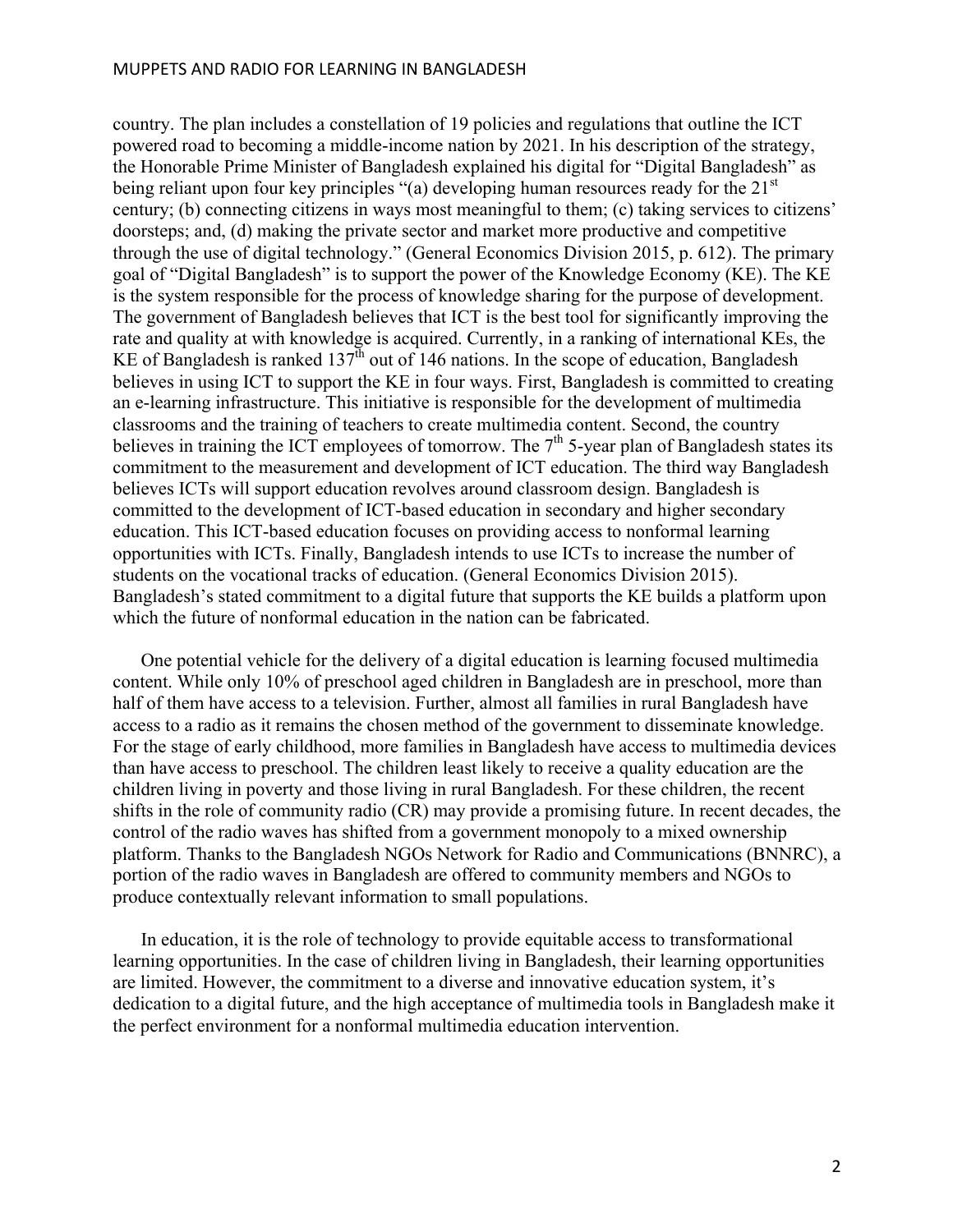#### **Role of Nonformal Education**

Eschach (2007) describes nonformal education (NFE) as voluntary, supported, structured, and prearranged education that occurs at or within an institution other than school. As children who are enrolled in school spend 85% of their waking hours outside of the classroom, this type of education has immense potentiality. For Esach (2007), the highest return on investment in nonformal education will come when it is successfully weaved into formal education. NFE opportunities, such as a trip to a museum or a guided use educational application on a smart phone, are inherently supportive of both cognitive and social construcvism. The game-like strategy often required to master a skill taught by an app suggests a Piagetian development through adaptation. This independent style of learning is a cognitive constructist approach. Nonformal education in a museum or similar institution often requires careful scaffolding of learning. This Vygotskian method of social constructivism is at the core of most nonformal education interventions. Crucially, the traditionally voluntary nature of nonformal education has the power to both help children learn and help them develop and admiration for learning (Eschach 2007).

For a nation to adopt a complete NFE system into its existing formal education infrastructure would be an incredible feat. However, the aforementioned innovation of the education system of Bangladesh has opened the door to Nonformal education. In 1971, Bangladesh inherited a failed education system. It realized that the formal sector could not reach the diverse populations in the nation. (Nath 1999). In response, and decades later, Bangladesh formed the Bangladesh Rural Advancement Committee (BRAC) which developed the Nonformal Basic Education program (NFBE) and situated it within the Millennium Development Goals. These BRAC leraning environments produced graduates that were 2.62 times more likely to meet the expectation of basic education as their non BRAC peers (Nath 1999). The system of NFE in Bangladesh is structured in Upazilas. Each Upazila is a triad of three NGO's, two of which are responsible from program implementation and the other is responsible for their monitoring and evaluation. The national NFE system has five primary commitments: provide quality and relevant programs, provide opportunities for children to become self-reliant learners, establish an interdisciplinary NFE working mechanism, decentralize operations, and successfully manage operations. Recently, the NFBE program made a shift to include life skills as a measurable indicator (Sabur 2008).

The door has been opened to nonformal education in the communities that need it most in Bangladesh. In addition, the opportunity to use multimedia as education is present. Now is the time to implement a multimedia nonformal education program utilizing two of the most prevalent mediums in Bangladesh: Television and Radio.

#### **Television for Education**

Television as nonformal education exists in every region of the world. One of the most prominent and measured examples is Sesame Workshop. It's multimedia interventions are designed to help all children all around the world become Smarter, Stronger, and Kinder. The international non-profit organization develops ground up interventions with local stakeholders that revolve around the agreed upon localized educational framework. A team of local researchers, education specialists, and content production specialists host several brainstorming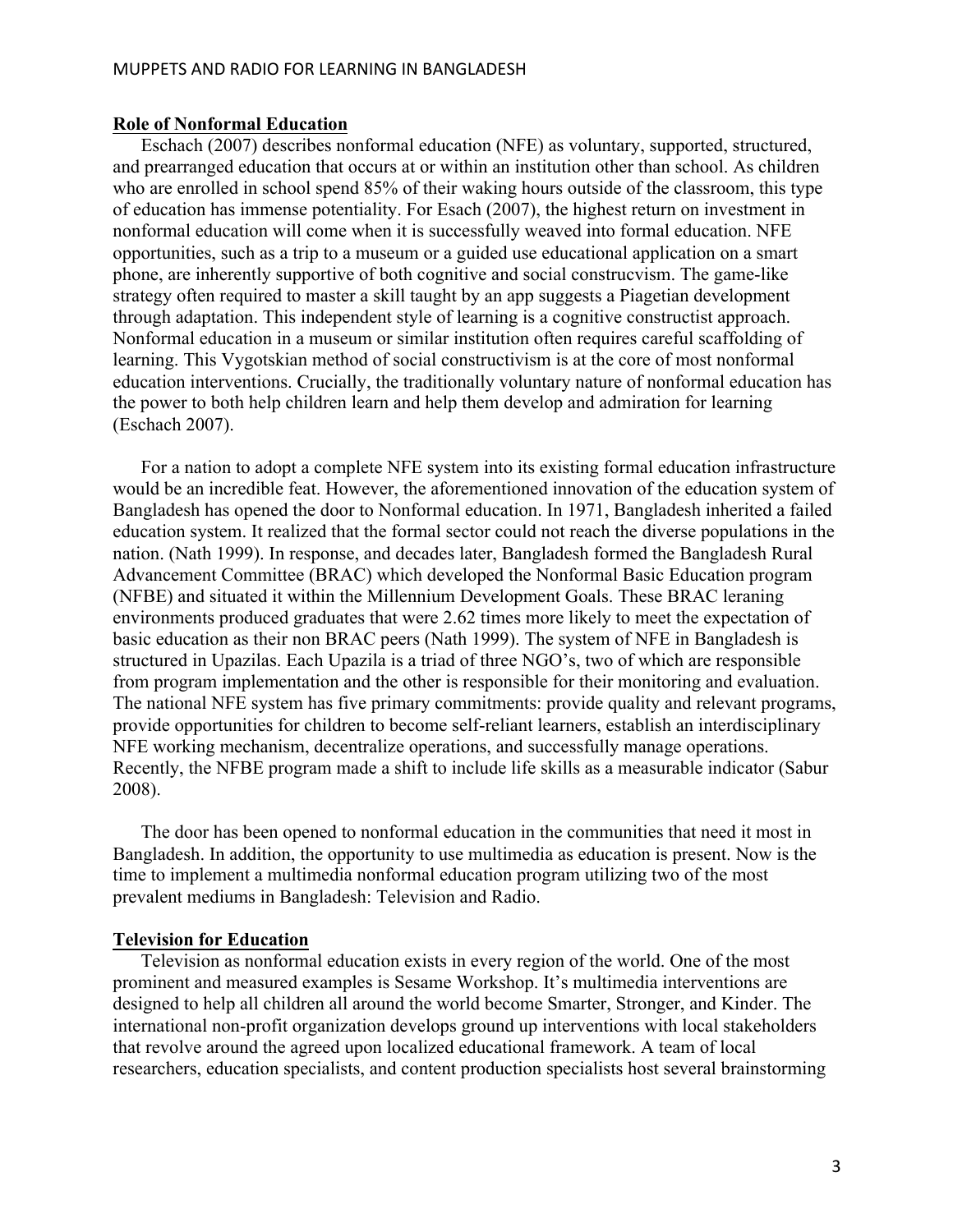meetings to understand the unique difficulties of the population and design a comprehensive and appropriate intervention (Lee 2016).

In Bangladesh, the intervention takes place in the form of the popular television show Sisimpur. More than 7 million children in Bangladesh report watching the television show that is not only focused on developing basic skills but is also focused on respecting differences among peers. Across the country, exposure to Sisimpur was higher than exposure to preprimary education (Mares & Pan 2013). Launched in 2005, the coproduction is focused on basic literacy and math, health, hygiene, nutrition, respect, understanding, diversity, family and community relations, and art and culture. On the last point, the culture of Bangladesh has a rich history with puppetry. In response, the coproduction includes locally made marionettes among its case of familiar humans and Muppets.

A compilation of third party research outlines the educational and cultural impact of Sisimpur. 76% of mothers with a television were aware of Sisimpur and 75% of mothers with televisions had children that watched the program regularly. Regularly exposed children demonstrated basic skill abilities that were equivalent to those a year older and who were not exposed to the program. Further, the program shifted perceptions of education away from a natural growth process and towards a process of intentional cultivation. Both parents and children reported being excited about the productions which suggests a high perceived usefulness of the intervention. In a longitudinal study of the impact of Sisimpur, Lee (2008) saw lasting effects on letter recitation, vocab, counting, and cultural knowledge. In addition, more than 60% of children were watching the show 2-3 times per week or more. While the intervention does demonstrate positive correlations with learning and development, television market permeation is still low in the communities that need it most. In a partnership with Save the Children, Sisimpur is broadcast on mobile viewing carts in central locations to provide viewing opportunities to children without television access. Finally, there is a strong correlation between regularity and quantity of exposure and the level of improvement of basic skills demonstration. This demonstrates that regular access to the intervention is crucial and for children living in rural Bangladesh, this is unlikely.

#### **Radio for Education**

In contrast to the market permeation problems facing television in Bangladesh, radio is widely distributed across the country. The power of radio, specifically community radio, for education has been demonstrated in regions around the world. When asked about the potential usefulness of CR for education, people living in rural Bangladesh reported a high perceived usefulness. One of the most prominent strengths of CR is its potential for local contextually produced content. Meaning that children can both be taught how to add and the traditions of their culture on the same airwaves (Tarafdar & Khan 2012).

A World Bank (Anzalone & Bosch 2007) review of case studies of the utilization of Interactive Radio Instruction (IRI) explains the usefulness in educating poor and rural populations across nations. Intended to target a specific audience for the sake of improving quality of education, IRI is led by instructors and involves a call and wait process so learners can think about the request. Studies that analyze the impact of IRI in rural communities demonstrate that it is just as effective as using it to supplement education in urban communities. In its crosscountry evaluation of a multi-decade IRI intervention in Africa, the World Bank (Anzalone &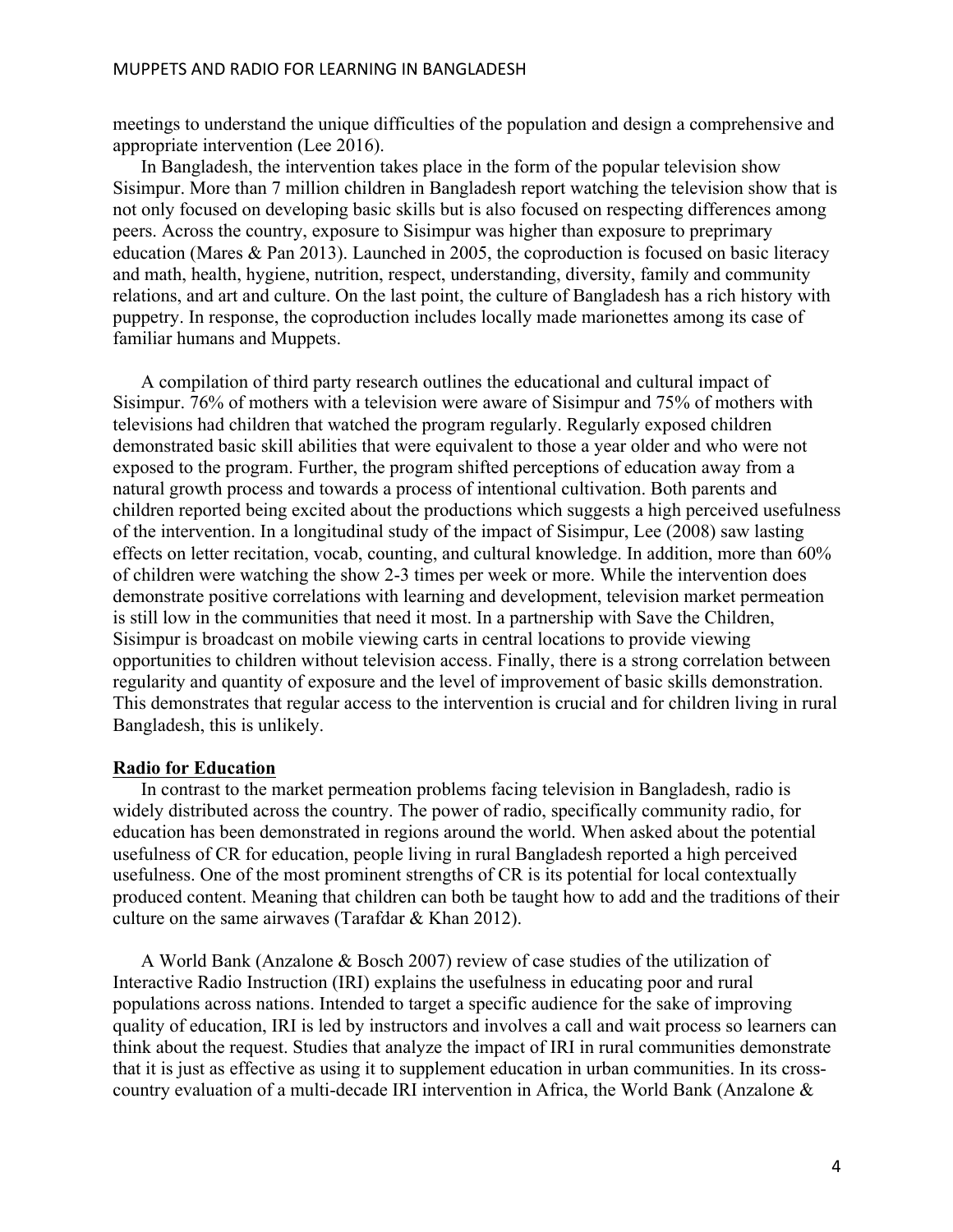#### MUPPETS AND RADIO FOR LEARNING IN BANGLADESH

Bosch 2007) saw consistently higher results in Math and Literacy in children exposed to the intervention than those that were not. These results permeated across population diversity.

As demonstrated in the use of IRI to improve the quality of education in countries in Africa, the power of CR is vast and is designed to address the complexities of the failing education system of Bangladesh.

### **Conclusion**

While access to education in Bangladesh consistently ranks remarkably high, the education system is plagued with high dropout rates and poor learning attainment. The political environment in Bangladesh is on that has made a shift in support of radio and has long supported the role of nonformal education to remediate the shortcomings of formal education. In addition, the marketplace is saturated with both radios and televisions. Interventions such as Sisimpur and IRI are nonformal in their nature. They are structure, voluntary, prearranged, supported and they exist outside of the classroom. It is pertinent that Bangladesh include multimedia into its nonformal education framework if it truly hopes to reduce the learning and education gap. The rural nature of the nation makes the argument that a cost effective and high quality nonformal multimedia education intervention is likely a large piece of the puzzle for the improvement of learning and expanding the Knowledge Economy of Bangladesh.